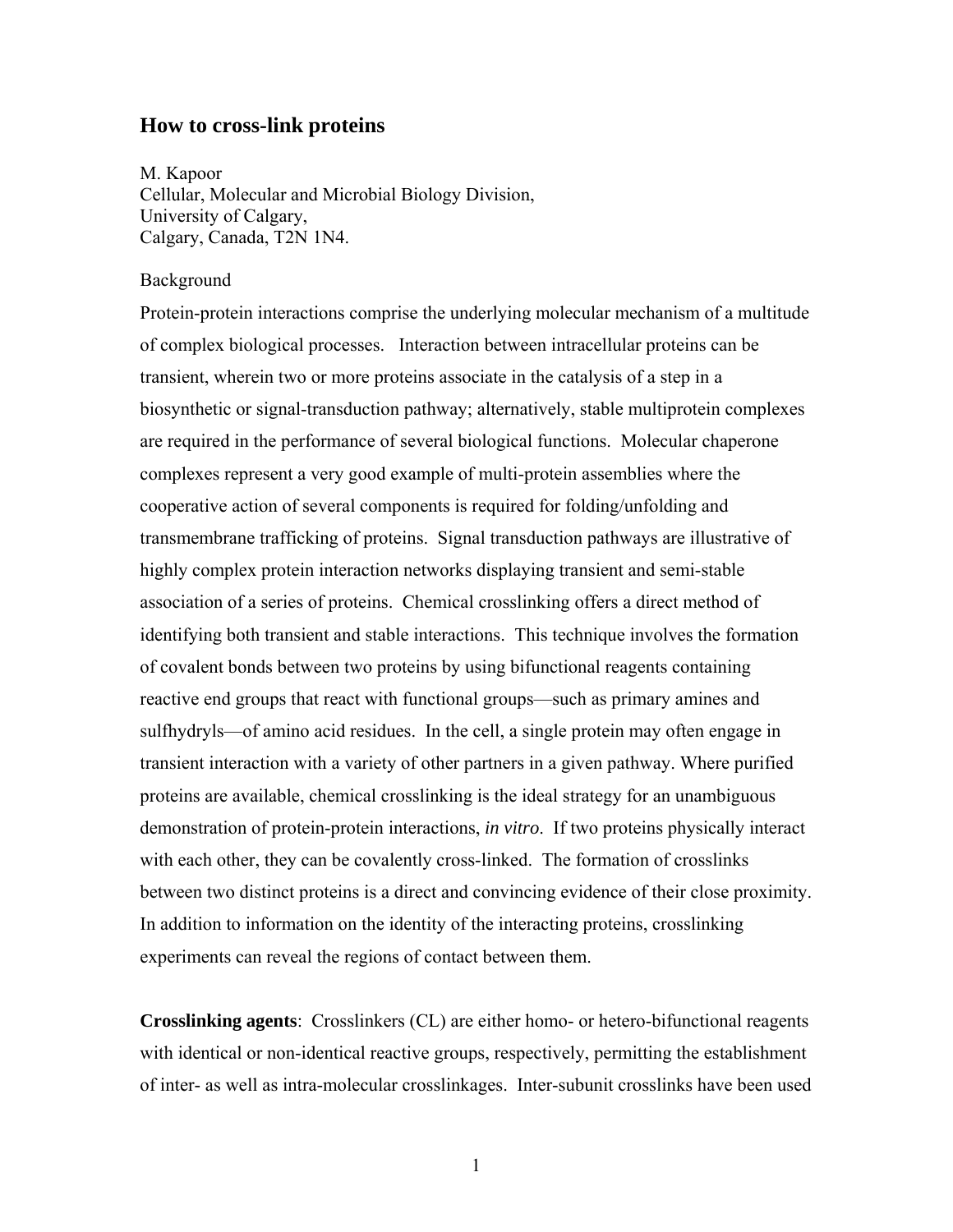for determination of the quaternary structure and arrangement of subunits within homooligomeric proteins and intra-subunit crosslinks for maintenance of stable tertiary structure. Ligand-induced conformational changes in proteins can be analyzed by a comparison of the rate/extent of crosslinking in the ligand-bound *versus* the unliganded states. In studies of hetero-oligomeric enzymes or multiprotein complexes—containing several different polypeptides—a crosslinking offers a reliable tool for unraveling spatial relationships of the components. A variety of crosslinkers are commercially available from major suppliers such as Pierce, Molecular probes, and Sigma. For an insightful treatment of the properties and underlying chemistry of crosslinkers, and methods of introducing reactive groups into proteins, the all-time classic by Means and Feeney (1971) should be consulted.

Homo-bifunctional reagents, specifically reacting with primary amine groups (*i.e*., ε-amino groups of lysine residues) have been used extensively as they are soluble in aqueous solvents and can form stable inter- and intra-subunit covalent bonds. Glutaraldehyde, a popular reagent, has been used in a variety of applications where maintenance of structural rigidity of protein is important. Homo-bifunctional imidoesters, with varying lengths of the spacer arm between their reactive end groups, are particularly useful in determination of the distances between linked residues on surfaces of neighbouring subunits in oligomeric proteins. Some examples of imidoesters are dimethyl adipimidate (DMA), dimethyl suberimidate (DMS) and dimethyl pimelimidate (DMP) with spacer arms of 8.6Å, 11Å and 9.2Å, respectively. DMA and DMS have been used to verify the quaternary structures of many oligomeric enzymes.

For identification of unknown interacting partners of a given target protein, reversible homo-bifunctional crosslinkers such as N-hydroxysuccinimide (NHS) esters are advantageous in that the interacting proteins can be recovered and identified. Examples of reversible NHS-esters are DSP, dithiobis(succinimidylpropionate), which is water insoluble and the soluble derivative dithiobis(sulfosuccinimidylpropionate), DTSSP. These reagents can be cleaved by treatment with thiols, such as  $\beta$ mercaptoethanol or dithiothreitol. A crude cellular extract is treated with the crosslinking reagent and immunoprecipitation with antibodies specific for the target protein is used to recover the assorted complexes containing it. The immunoprecipitate is then treated with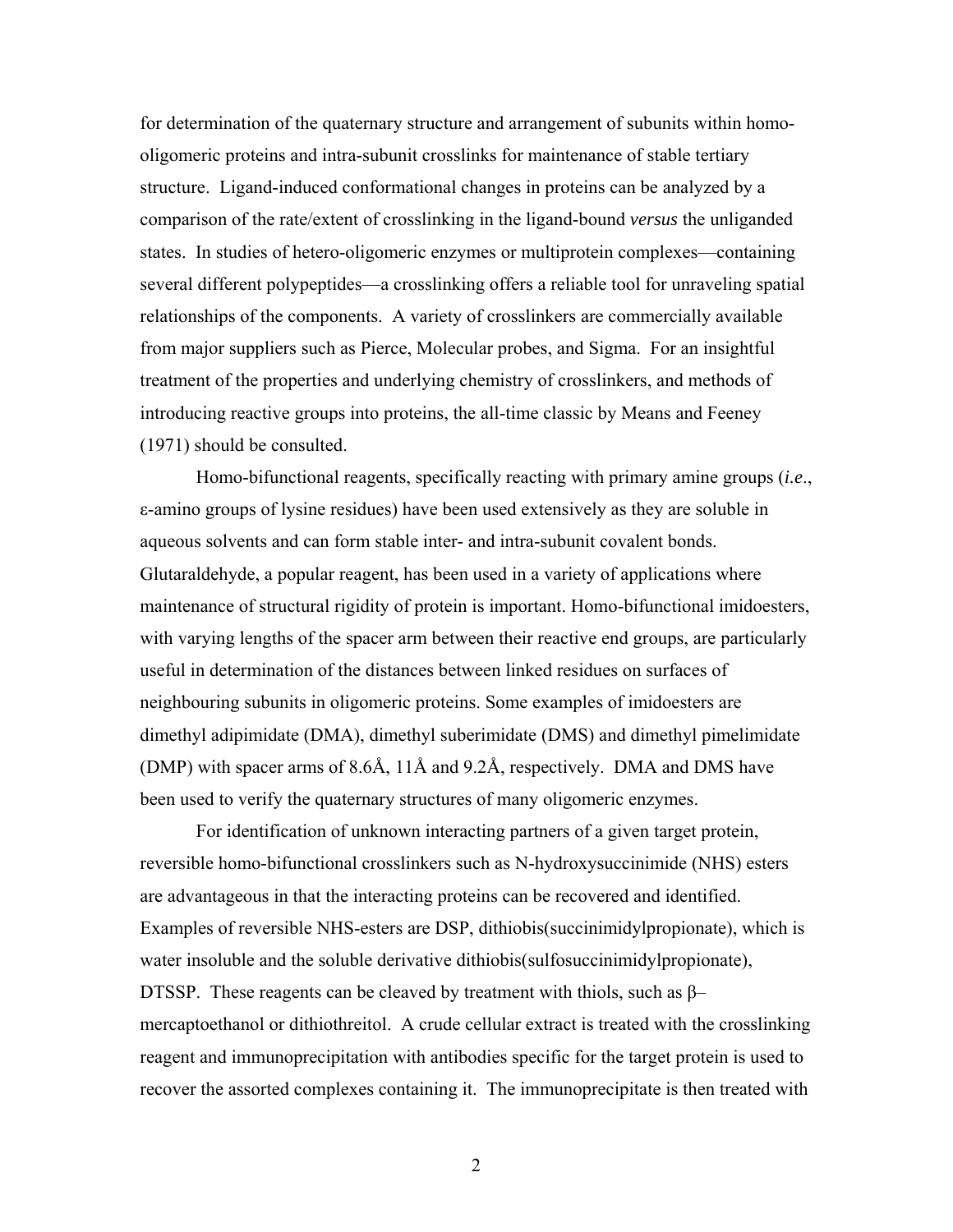a reducing agent thereby separating the target from its partner protein(s). This can be done simply by dissolving the immunoprecipitate in the denaturing sample buffer (Laemmli 1970), prior to resolution by SDS-PAGE. The stained, polypeptide bands, corresponding to the partner proteins, can be excised and identified by MALDI-TOF mass spectrometry, following in-gel trypsin hydrolysis.

Protein-protein interaction can also be analyzed by employing hetero-bifunctional reagents that can form stable thioester bonds between two interacting proteins. For instance, crosslinkers with one amine-reactive end and a sulfhydryl-reactive moiety at the other end are selected in situations where the catalytic site of one of the protein contains an amine. To avoid damaging the active site, it is preferable to target other side chains for modification. Hetero-bifunctional crosslinkers with a NHS ester at one end and an SH-reactive groups—maleimides or pyridyl disulfides—can be used. Another approach is to modify the lysine residues of one protein to thiols and the second protein is modified by addition of maleimide groups followed by formation of stable thioester bonds between the proteins. If one of the proteins has native thiols, these groups can be reacted directly with maleimide attached to the other protein. Alternatively, hetero-bifunctional reagents containing a photoreactive group, such as Bis[2-(4-azidosalicylamido)ethyl)] disulfide, BASED, can also be used. In the next step, the reaction between the two proteins is performed giving rise to stable thioester bonds. With all hetero-bifunctional reagents the crosslinking experiment is conducted in two steps. One protein is modified first with one reactive group of the hetero-bifunctional reagent; the remaining free reagent is removed. In the next step the modified protein is mixed with the second protein, which is then allowed to react with modifier group at the other end of the reagent. Some examples of such reagents, among others, are SPDP [succinimidyl 3-(2-pyridyldithio)propionate] and a related compound, SMCC [succinimidyl *trans*-4-(maleimidylmethyl)cyclohexane-1 carboxylate], supplied by Pierce; several others are listed in the Fluka catalogue.

## **Procedures**

Before starting crosslinking experiments, it is important to select the requisite crosslinker for optimal reaction with the proteins. Features such as solubility, membrane permeability, spacer arm length and reversibility of cross-links should be taken into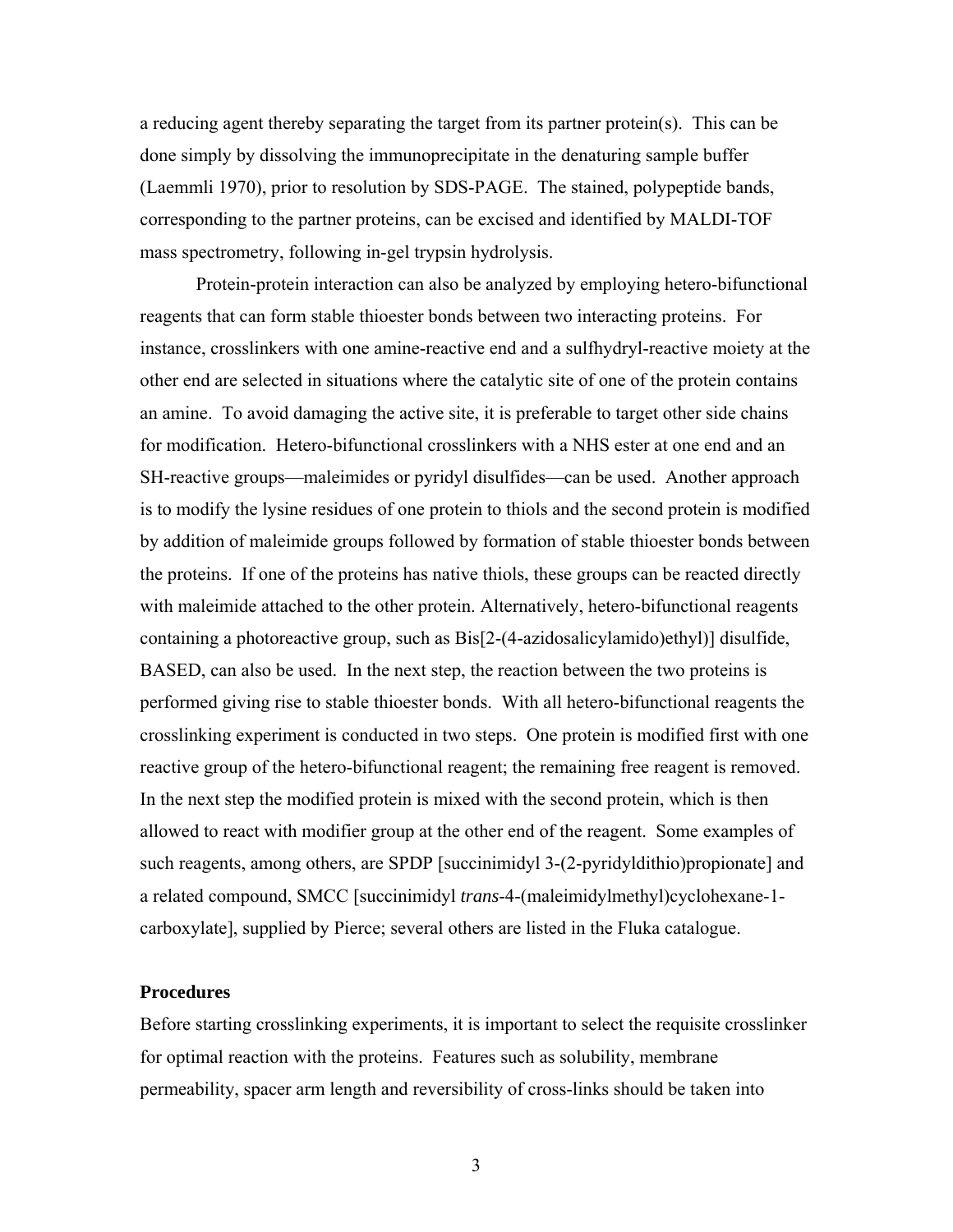consideration. Moreover, the experimental procedure should be such that it can be conducted under mild conditions of pH and temperature to preserve the native structure of the proteins. Homo-bifunctional reagents such as DMS, DMA, and glutaraldehyde work very well with *Neurospora* proteins.

Glutaraldehyde: Treatment with crosslinkers should be conducted in buffers free from amines. Phosphate buffers at pH 7.5 to 8.0 and HEPES buffers are suitable whereas, Tris-HCl should be avoided. For glutaraldehyde treatment, reaction mixtures with 50 to 100 µg of interacting proteins in 20 mM HEPES buffer (pH 7.5) in a total volume of 100  $\mu$ l are treated with 5  $\mu$ l of 2.3% freshly prepared solution of glutaraldehyde for 2 to 5 minutes at,  $37^{\circ}$ C. The reaction is terminated by addition of 10  $\mu$ l of 1 M Tris-HCl, pH 8.0. Cross-linked proteins are solubilized by addition of an equal volume of Laemmli sample buffer to which a few µl of 0.1% bromophenol blue is added and electrophoresis is conducted in 5% to 20% SDS-polyacrylamide gels.

Dimethyl adipimidate (DMA) and Dimethyl suberimidate (DMS): Crosslinking reactions with DMA and DMS are performed in 20 mM buffer (pH 7.5). The crosslinkers are dissolved in the buffer to a concentration of 6 mg/ml and pH is adjusted to 8.5 by addition of NaOH. A solution of 1mg/ml of protein containing a concentration of the diimidoester at 1 or 2 mg/ml is allowed to crosslink for 3 hours at room temperature. The reaction is terminated by addition of the denaturing sample buffer, bromophenol blue and the mixture is resolved by SDS-PAGE.

Stained gels of oligomeric proteins, for instance tetrameric proteins, on treatment with the above homo-bifunctional reagents will show crosslinked dimers, trimers and tetramers, where inter-subunit crosslinking has occurred, as well as crosslinked monomers with intra-subunit crosslinks, along with the unmodified monomers. Computer-assisted densitometric analysis can be used to estimate the relative quantities of monomeric, dimeric, trimeric and tetrameric species, resolved by SDS-PAGE. If the arrangement of subunits in the native tetramer is symmetrical, the contacts between all of the individual protomers in the quaternary structure should be identical. On statistical, theoretical grounds, therefore, the frequency of single crosslinks per tetramer will be the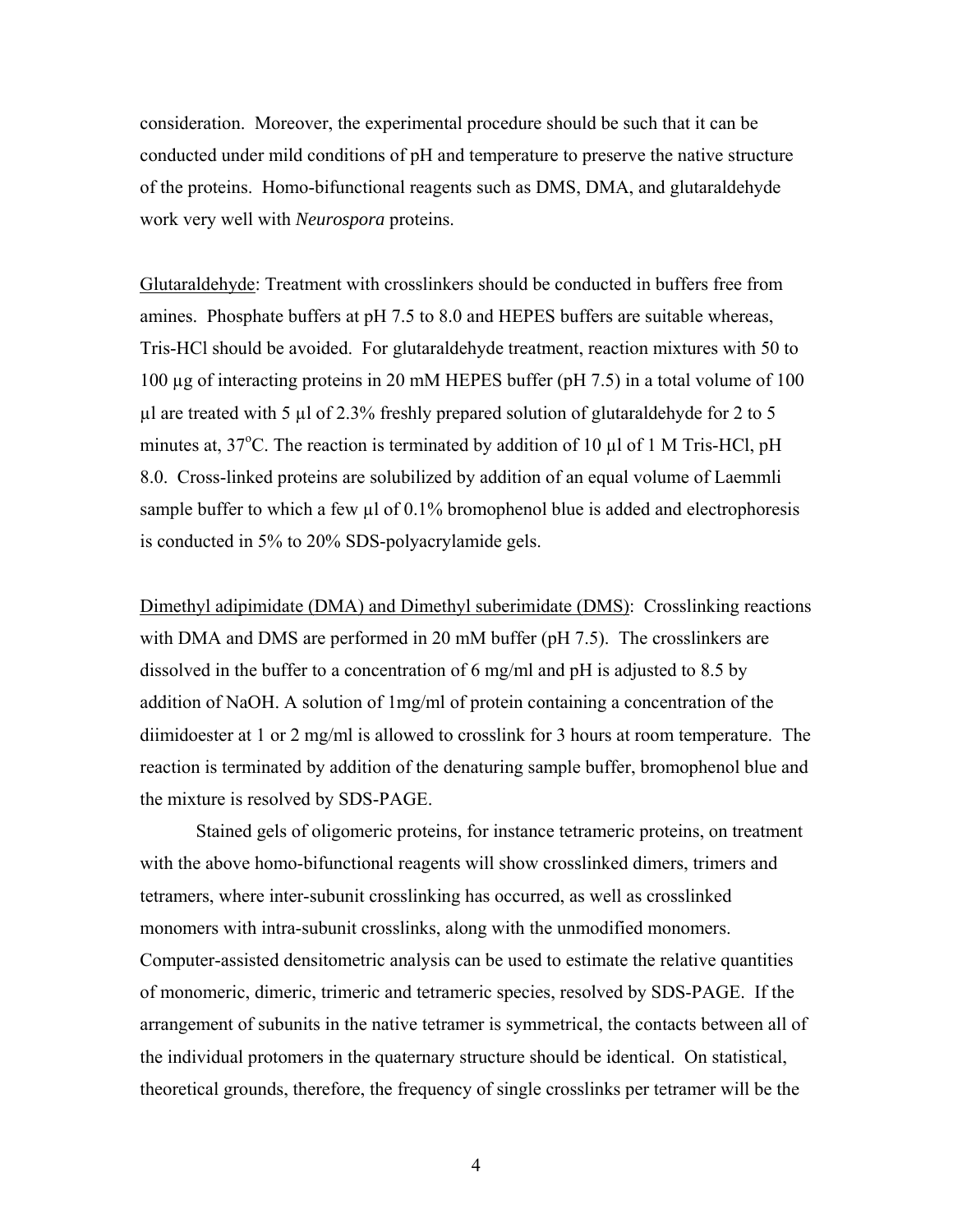higher than that for two crosslinks and that for 3 and 4/tetramer will be correspondingly lower (uncross-linked monomer > dimer > trimer > tetramer). If the arrangement of protomers in the tetramer is asymmetrical, the distribution of cross-linked species will not conform to this pattern. A preponderance of cross-linked dimeric species, relative to monomers and crosslinked trimers and tetramers is indicative of a "dimer-of-dimer" structural arrangement.

Reversible, thio-cleavable bifunctional reagents: The advantage of using reversible reagents is the ability to liberate the participating proteins from the cross-linked product. As a result, proteins interacting with a given protein (X) can be identified. Crosslinking reactions are conducted by mixing crude cellular extracts or partially purified samples, with protein X. Crosslinking of *Neurospora* proteins, in a crude extract, works well with DSP. The reagent is dissolved in DMSO at 25 mM. The reaction buffer for crosslinking is 20 mM sodium phosphate, 0.15 M NaCl, pH 7.5 (PBS), or HEPES may be used instead. To the protein solution  $(0.25 \text{ to } 1 \text{ mg/ml containing protein X and the crude})$ extract) is added DSP stock solution to a final concentration of 2 mM. After incubation for 2 hours on ice, 1 M Tris-HCl (pH 7.5) is added to a concentration of 20 mM to stop the reaction. The mixture is incubated for 15 min. The complexes are recovered by overnight treatment with an antibody-matrix (immobilized anti-X IgG) and the immunoprecipitate is collected by centrifugation. The precipitate is washed with PBS to remove the unbound material and Dithiothreitol (50 mM final concentration) is added and following incubation at 37°C for 30 min the mixture is resolved by SDS-PAGE. The gel is stained with Coomassie blue and the polypeptide bands of interacting proteins are excised, subjected to in-gel trypsin hydrolysis and the sample prepared for MALDI-TOF mass spectrometric analysis for identification of the protein. This procedure has been used for analysis of proteins, interacting with Hsp80 of *Neurospora,* in extracts of germinating conidia and mycelial homogenates.

## **References**

1. Means, G.A., and Feeney, R.E. 1971. Chemical Modification of Proteins. Holden Day, Inc. San Francisco, Cambridge, London, Amsterdam.